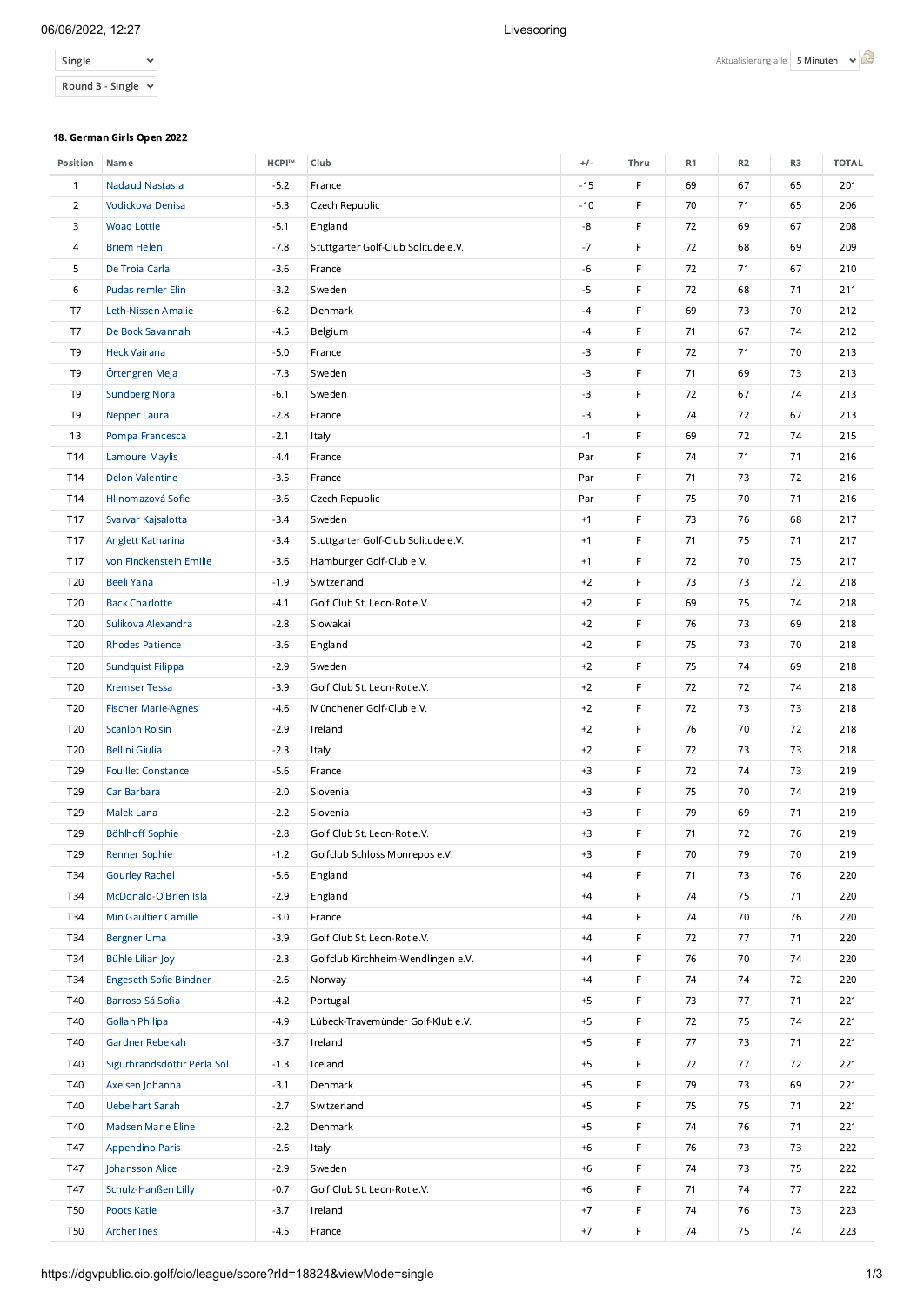# 06/06/2022, 12:27 Livescoring

| Position   | Name                      | HCPI™  | Club                                          | $+/-$ | Thru        | R1 | R <sub>2</sub> | R3 | <b>TOTAL</b> |
|------------|---------------------------|--------|-----------------------------------------------|-------|-------------|----|----------------|----|--------------|
| <b>T50</b> | Mayo Gracie               | $-3.5$ | Wales                                         | $+7$  | $\mathsf F$ | 78 | 72             | 73 | 223          |
| <b>T50</b> | Ok Lara                   | $-3.2$ | Golfclub München Valley e.V.                  | $+7$  | F           | 72 | 76             | 75 | 223          |
| <b>T50</b> | Johansen Mellissa         | $-2.5$ | Denmark                                       | $+7$  | $\mathsf F$ | 74 | 75             | 74 | 223          |
| <b>T50</b> | <b>Kruse Viola</b>        | $-1.7$ | Denmark                                       | $+7$  | F           | 74 | 74             | 75 | 223          |
| <b>T50</b> | <b>Böhrer Emily</b>       | $-4.0$ | Golf Club St. Leon-Rot e.V.                   | $+7$  | $\mathsf F$ | 76 | 72             | 75 | 223          |
| <b>T50</b> | Seidl Norah Sofie         | $-3.2$ | Austria                                       | $+7$  | F           | 76 | 76             | 71 | 223          |
| <b>T50</b> | Kedronová Veronika        | $-4.4$ | Czech Republic                                | $+7$  | $\mathsf F$ | 75 | 75             | 73 | 223          |
| <b>T50</b> | Lindblom Fia              | $-3.4$ | Sweden                                        | $+7$  | F           | 74 | 74             | 75 | 223          |
| <b>T60</b> | <b>Voll Annika</b>        | $-2.6$ | Münchener Golf-Club e.V.                      | $+8$  | $\mathsf F$ | 75 | 73             | 76 | 224          |
| <b>T60</b> | Spiazzi Marta             | $-3.1$ | Italy                                         | $+8$  | F           | 73 | 75             | 76 | 224          |
| T60        | <b>Rymer Ellise</b>       | $-2.1$ | England                                       | $+8$  | $\mathsf F$ | 75 | 73             | 76 | 224          |
| T60        | Johnson Joy               | $-0.7$ | Golf Club St. Leon-Rot e.V.                   | $+8$  | F           | 77 | 73             | 74 | 224          |
| T64        | <b>Coulter Beth</b>       | $-5.8$ | Ireland                                       | $+9$  | $\mathsf F$ | 73 | 79             | 73 | 225          |
| T64        | Bujáková Barbora          | $-4.9$ | Czech Republic                                | $+9$  | F           | 74 | 73             | 78 | 225          |
| T64        | <b>Boere Rosanne</b>      | $-2.3$ | Netherlands                                   | $+9$  | $\mathsf F$ | 78 | 76             | 71 | 225          |
| T64        | Hurtova Klara             | $-4.1$ | Czech Republic                                | $+9$  | F           | 75 | 79             | 71 | 225          |
| T64        | Weber Amélie              | $-2.8$ | Switzerland                                   | $+9$  | $\mathsf F$ | 74 | 78             | 73 | 225          |
| T64        |                           | $-3.9$ | Golf Club St. Leon-Rot e.V.                   | $+9$  | F           | 78 | 78             | 69 | 225          |
|            | <b>Irrgang Una</b>        |        |                                               |       | $\mathsf F$ |    |                |    |              |
| T64        | <b>Borg Nathalie</b>      | $-3.3$ | Sweden                                        | $+9$  |             | 78 | 72             | 75 | 225          |
| T64        | <b>Beek Fleur</b>         | $-1.8$ | Netherlands                                   | $+9$  | F           | 78 | 75             | 72 | 225          |
| T64        | <b>Stadler Rosalie</b>    | $-2.1$ | Golf- und Land-Club Berlin-Wannsee e.V.       | $+9$  | $\mathsf F$ | 73 | 79             | 73 | 225          |
| T64        | <b>Smith Madeleine</b>    | $-2.1$ | England                                       | $+9$  | F           | 78 | 73             | 74 | 225          |
| T74        | <b>Lockley Harriet</b>    | $-3.3$ | Wales                                         | $+10$ | $\mathsf F$ | 72 | 81             | 73 | 226          |
| T74        | <b>Yates Ellen</b>        | $-2.6$ | England                                       | $+10$ | F           | 75 | 76             | 75 | 226          |
| T74        | <b>Whitehead Maggie</b>   | $-4.0$ | England                                       | $+10$ | F           | 71 | 68             | 87 | 226          |
| T74        | van der Sluijs Lynn       | $-3.3$ | Netherlands                                   | $+10$ | F           | 78 | 71             | 77 | 226          |
| T74        | Krenkova Agata            | $-3.7$ | Czech Republic                                | $+10$ | $\mathsf F$ | 75 | 73             | 78 | 226          |
| T79        | Lee Olivia                | $-3.7$ | England                                       | $+11$ | F           | 74 | 79             | 74 | 227          |
| T79        | <b>Holletschek Maxime</b> | $-2.3$ | Erster Golfclub Westpfalz Schwarzbachtal e.V. | $+11$ | F           | 82 | 75             | 70 | 227          |
| T79        | Behnsen Anna              | $-1.2$ | Denmark                                       | $+11$ | F           | 78 | 75             | 74 | 227          |
| T79        | Jurine Mila               | $-3.7$ | France                                        | $+11$ | $\mathsf F$ | 78 | 75             | 74 | 227          |
| T83        | <b>Crawford Grace</b>     | $-4.1$ | England                                       | $+12$ | F           | 75 | 81             | 72 | 228          |
| T83        | Sionková Klára            | $-1.5$ | Czech Republic                                | $+12$ | F           | 75 | 76             | 77 | 228          |
| T83        | Rodrigues Ana             | $-1.2$ | Portugal                                      | $+12$ | F           | 75 | 81             | 72 | 228          |
| T83        | Prats-Rigual Marie-Elodie | $-1.1$ | France                                        | $+12$ | F           | 72 | 77             | 79 | 228          |
| T87        | Neumayer Anna             | $-3.6$ | Austria                                       | $+13$ | F           | 75 | 80             | 74 | 229          |
| T87        | Sola Chiara               | $-2.3$ | Switzerland                                   | $+13$ | F           | 79 | 77             | 73 | 229          |
| T87        | Schwarzova Tereza         | $-2.8$ | Czech Republic                                | $+13$ | F           | 78 | 76             | 75 | 229          |
| T87        | Sindersberger Sophia      | $-3.1$ | Switzerland                                   | $+13$ | F           | 77 | 77             | 75 | 229          |
| T91        | Rossettin Lorena          | $-2.8$ | Italy                                         | $+14$ | F           | 81 | 70             | 79 | 230          |
| T91        | Rooijmans Minouche        | $-2.4$ | Netherlands                                   | $+14$ | F           | 79 | 75             | 76 | 230          |
| T91        | <b>Vetter Grace</b>       | $-1.1$ | Golf Club St. Leon-Rot e.V.                   | $+14$ | F           | 75 | 76             | 79 | 230          |
| T94        | Cattaneo Charlotte        | $-2.4$ | Italy                                         | $+15$ | F           | 82 | 75             | 74 | 231          |
| T94        | Demeaux Juliette          | $-3.0$ | France                                        | $+15$ | F           | 74 | 73             | 84 | 231          |
| T96        | von Glahn Emilia          | $-1.8$ | Golf Club Hubbelrath e.V.                     | $+16$ | F           | 78 | 80             | 74 | 232          |
| T96        | <b>Tauber Hanna</b>       | $-2.2$ | Golf Club Hubbelrath e.V.                     | $+16$ | F           | 81 | 77             | 74 | 232          |
| 98         | Schuhr Lotte              | $-1.4$ | Golf Club St. Leon-Rot e.V.                   | $+17$ | F           | 75 | 82             | 76 | 233          |
| 99         | Partele Matilde           | $-1.9$ | Italy                                         | $+18$ | F           | 74 | 82             | 78 | 234          |
| T100       | Jaczkovics Emma           | 1.8    | Hungary                                       | $+19$ | F           | 78 | 79             | 78 | 235          |
| T100       | Elfner Ronja              | $-2.8$ | Golf Club St. Leon-Rot e.V.                   | $+19$ | F           | 81 | 77             | 77 | 235          |
| T102       | Obermüller Maya           | $-2.1$ | Golfclub Mannheim-Viernheim e.V.              | $+20$ | F           | 79 | 81             | 76 | 236          |
| T102       | Ludwig Helena             | $-0.9$ | Golf Club St. Leon-Rot e.V.                   | $+20$ | F           | 83 | 77             | 76 | 236          |
| 104        | Zavrelová Tereza          | $-2.0$ | Czech Republic                                | $+21$ | F           | 83 | 76             | 78 | 237          |
| 105        | Trukova Viktorie          | $-2.8$ | Czech Republic                                | $+23$ | F           | 77 | 77             | 85 | 239          |
|            |                           |        |                                               |       |             |    |                |    |              |

Partner<br>des DGV

HanseMerkur KINDERSCHUTZALLIANZ